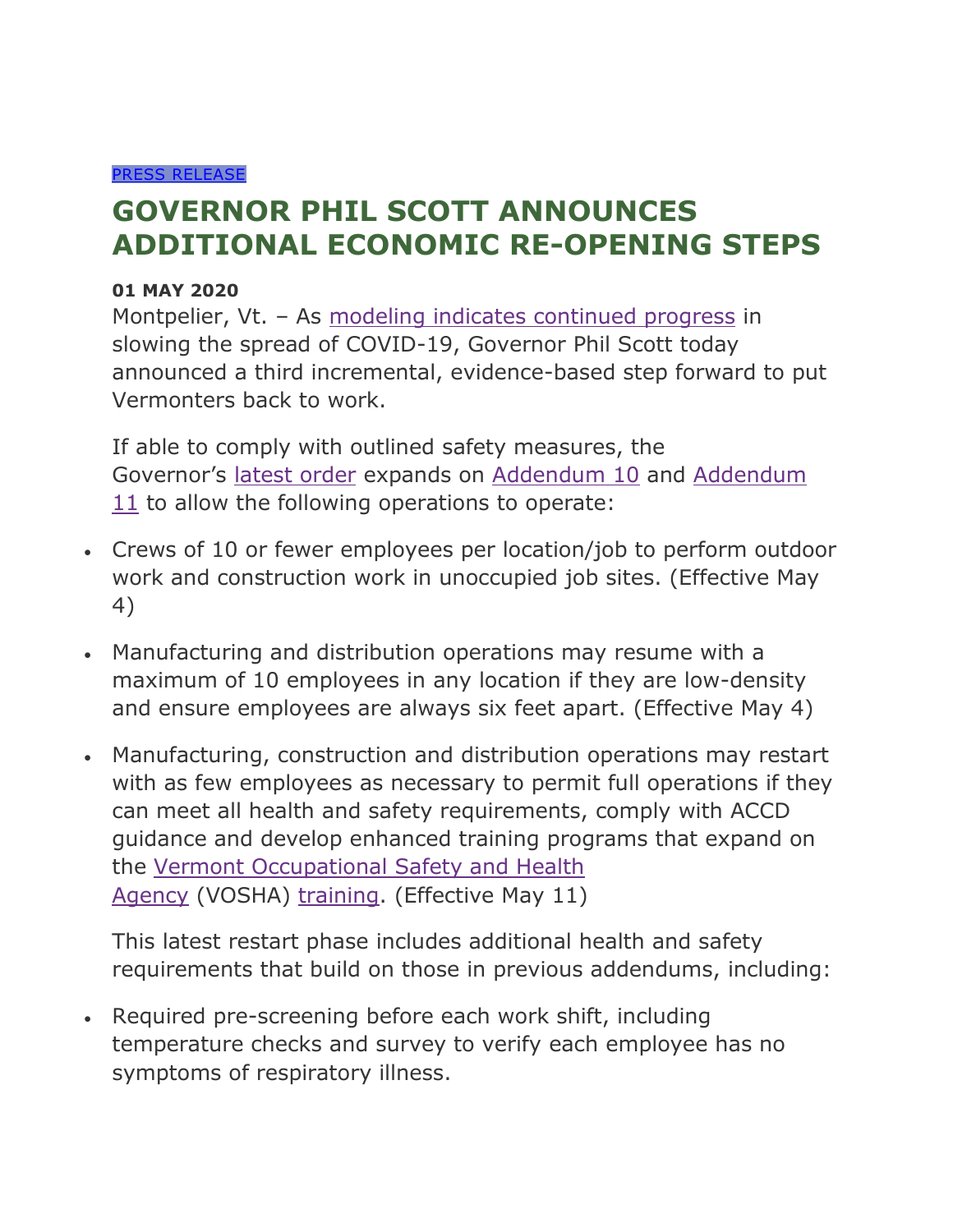- On April 27, VOSHA developed [a minimum level of health and safety](https://labor.vermont.gov/document/protecting-safety-and-health-workers-vosha)  [training](https://labor.vermont.gov/document/protecting-safety-and-health-workers-vosha) to be completed no later than May 4 by all employees and documented by businesses and non-profit and government entities in operation.
- Employers operating with 10 or more employees must now adopt a training program – which can be developed independently, or through industries, trade associations, chambers of commerce or other representative organizations – which must be made available upon request. In most cases, these plans should augment the VOSHA training standards to reflect the unique nature of various workplaces.
- Businesses and non-profit and government entities may require customers or clients to wear masks, and all commuters are required to wear a mask while using mass transit.

Governor Scott continues to highlight the importance of limiting the spread of the virus as the state plans subsequent restart measures: "There is no playbook on what we can expect so we've focused on sectors like manufacturing and construction that have controlled environments, open space and built-in mechanisms and expertise in the areas of health and safety training. They'll be able to set an example for others as we look to do more in other sectors."

"We also have to recognize that states like Massachusetts, Connecticut, New Jersey and New York – states right on our borders and just a few hours away – are still confronting massive outbreaks and it only takes one spark, or one unhelpful decision, to reignite this fire. We all need to continue to be smart, cautious and disciplined to preserve are hard-earned gains," he added.

For a full list of health and safety requirements for all businesses and specifications for each newly opened operation, click here to [view Addendum 12.](https://governor.vermont.gov/content/addendum-12-executive-order-01-20)

To view ACCD's [memo](https://accd.vermont.gov/news/update-new-work-safe-additions-stay-home-stay-safe-order) to business for specific safety guidelines and protocols, as well as additional resources, visit accd.vermont.gov.